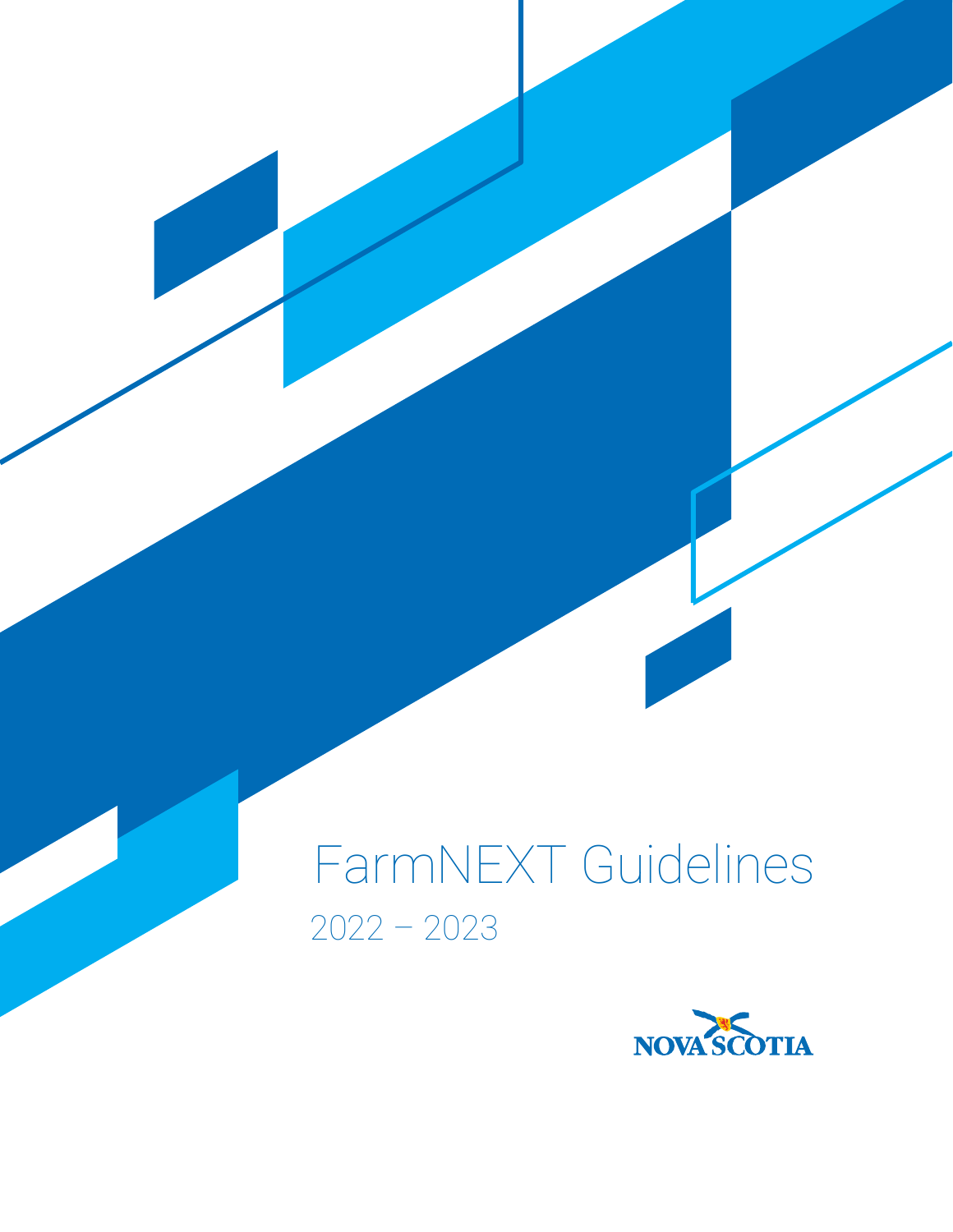**FOR MORE INFORMATION PLEASE CONTACT:** Programs 74 Research Drive Bible Hill, Nova Scotia B6L 2R2 Tel: 902-893-6377 Toll free: 1-866-844-4276 Fax: 902-893-7579 Email[: prm@novascotia.ca](mailto:prm@novascotia.ca) Website: http://novascotia.ca/programs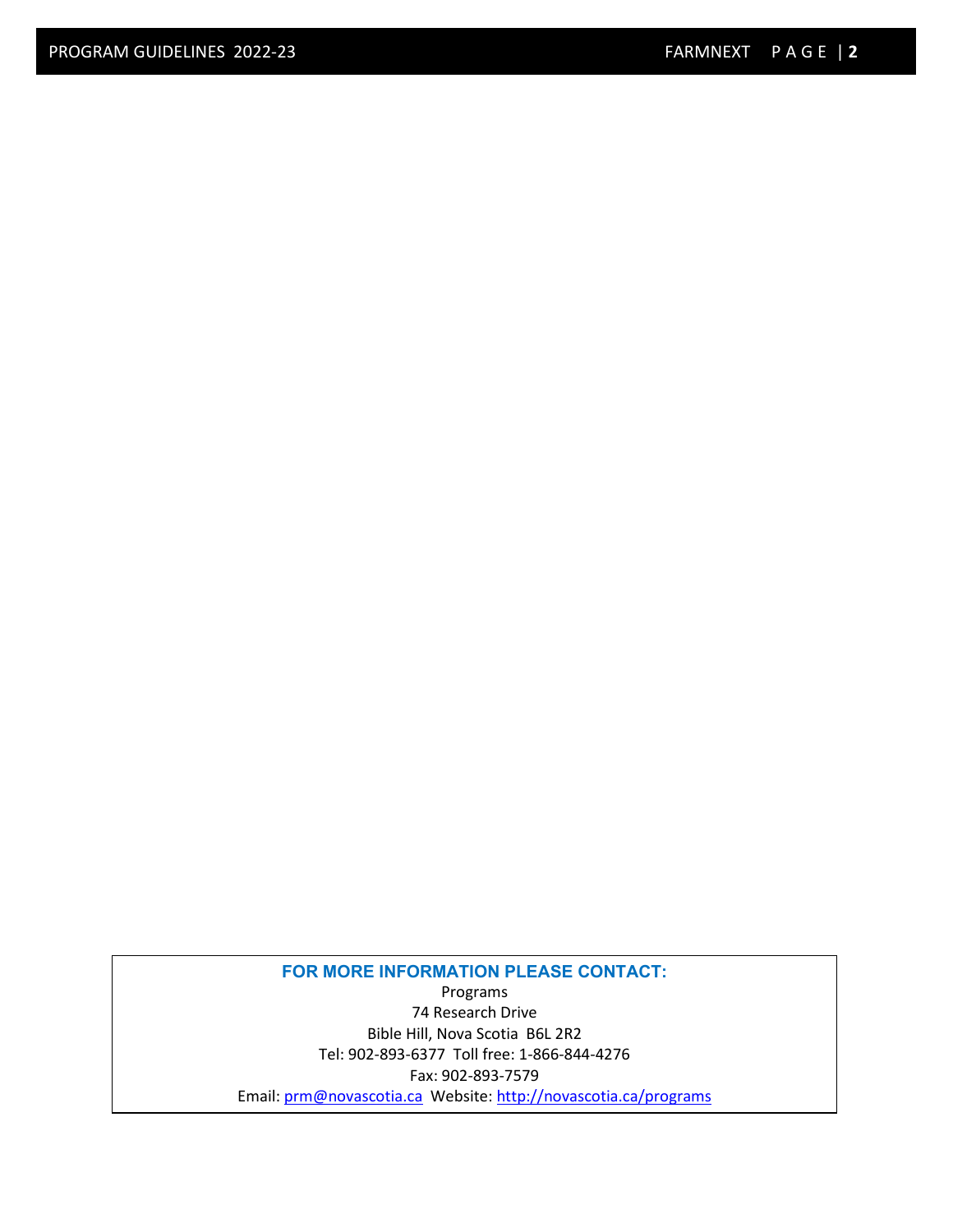# **PROGRAM OBJECTIVE**

The objective of this program is to encourage and support beginning farmers (see definition on page 1) purchasing a commercial farm (see definition on page 1) in Nova Scotia. Program funds are intended to improve the financial stability of beginning farmers in the first years of operation, based on a projected calculation of eligible loan interest.

# **ELIGIBILITY**

- Beginning farmer purchasing a commercial farm or purchasing an interest in a commercial farm in Nova Scotia for the first time.
- currently and properly registered in the correct income category under the *Farm Registration Act* and
- is at least 19 years of age, a resident of Nova Scotia and actively farming in the program year

**Note:** Applicants must ensure that the farm registration name transfer has been completed.

# **FINANCIAL ASSISTANCE**

The FarmNEXT Program provides funding to applicants under the two following categories only:

| <b>CATEGORY*</b>    | <b>DEFINITION</b>                                                                                                                                                                                                                                                                 |  |
|---------------------|-----------------------------------------------------------------------------------------------------------------------------------------------------------------------------------------------------------------------------------------------------------------------------------|--|
| 1 – Farm Purchase   | Purchasing a commercial farm business for the first time.<br>$\bullet$                                                                                                                                                                                                            |  |
| 2 – Farm Succession | Transfers that are "non-arm's length" in nature as well as "arm's length" for<br>$\bullet$<br>commercial farm businesses will be considered. The intention of this category is<br>to assist a farm enterprise on one occasion. Subsequent applications will not be<br>considered. |  |

### **DEFINITIONS**

#### **Beginning Farmer**

- A person who is purchasing, for the first time, a commercial farm that includes farmland and/or other farm assets.
- Two or more persons who form a partnership or company for the purpose of operating a commercial farm, may qualify to receive benefits on a loan.
	- $\circ$  In the case of one or more persons entering a partnership or company where there is an existing farmer, funds advanced for additional capital development projects or for a loan to purchase the interests in the farm of an existing partner or shareholder.

#### **Commercial Farm**

• A farm business which generates an annual eligible gross income of \$30,000 or more. The eligible commodity income will be based on the Statement of Farming Activities (T2042, T1273 or Schedule 125 - Farm Revenue: detailing sales by commodity revenue code).

### **\*Refer to Appendix "A" for full details of eligibility within these categories.**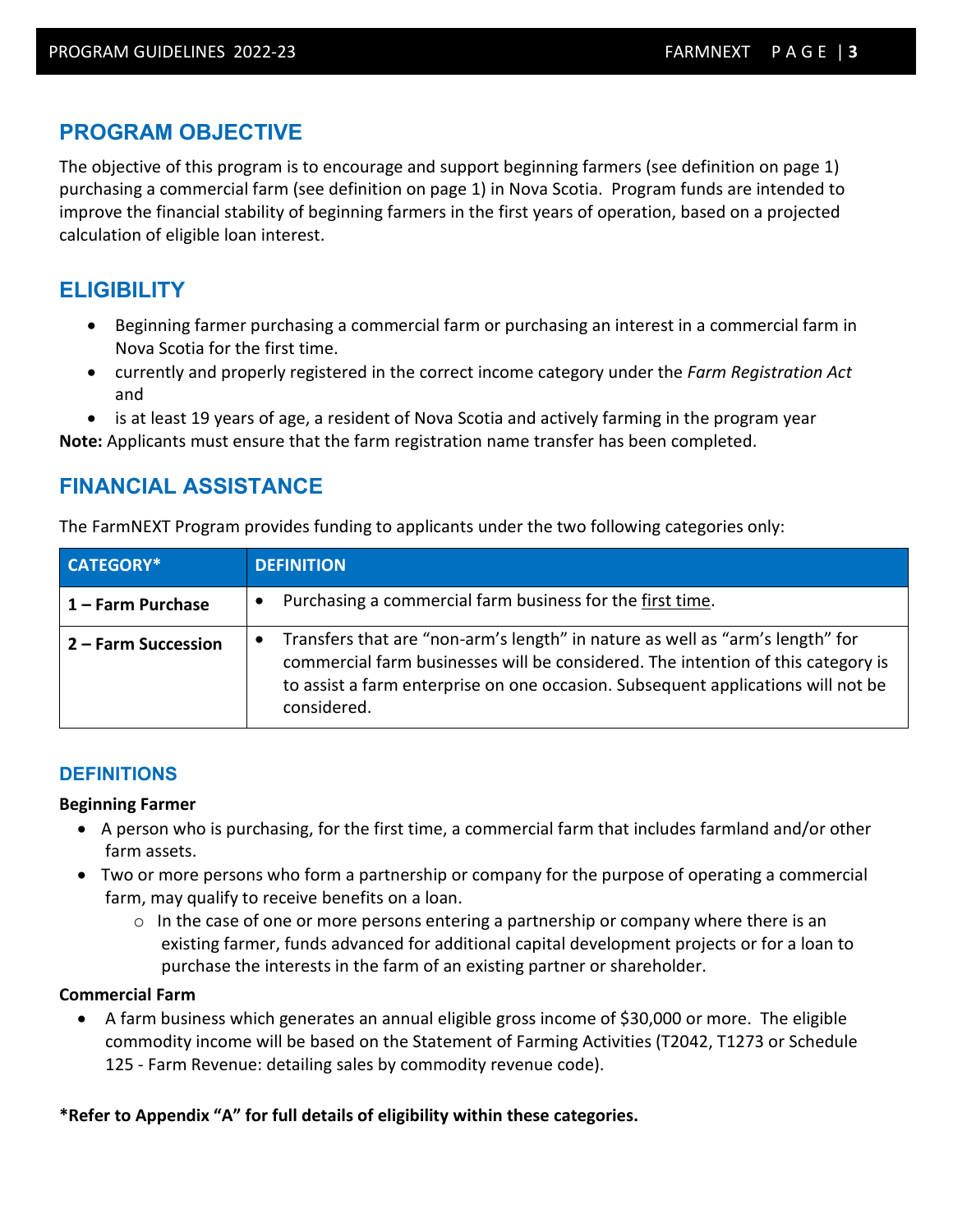Applicants must be borrowing money for the purpose of purchasing capital farm assets and developing a farm business. Benefits may be available to more than one child in a family provided each child operates his/her own farm entity as a separate and unique business (e.g. separate management, accounting, etc.)

Funding will be based on a projected calculation of eligible interest provided by the financial institution issuing the loan. Maximum of one application may be submitted throughout the life of the Program. Benefits paid shall not exceed the lesser of:

- projected calculation of 4 years of eligible interest, or
- \$30,000 maximum benefit

**Note 1:** Funding for the program is limited and the final decision to support will be determined by Programs.

## **FUNDING REQUIREMENTS**

The following items must be met:

- Application and Repayment Agreement forms must be received **within 6 months of loan approval.**
- Applicant must provide a copy of the loan agreement that includes all of the following:
	- o loan details (must include loan amount and purpose);
	- o loan amortization; and
	- $\circ$  interest rate and interest rate calculation for the first four years of the loan duration.
- Qualifying loans must include a fixed interest rate.
- If reporting farm revenue, attach a copy of the most recent farm business' Statement of Farming Activities (T2042, T1273) or Schedule 125 Farm Revenue – detailing sales by commodity revenue code that was filed with Canada Revenue Agency (CRA) for the most recently filed tax year.
- If not reporting farm revenue, please provide a copy of most recent page 1 & 2 of the applicant's T1 General.

### **INELIGIBLE**

- Variable Interest Rate Loans
- Refinancing of Existing Loans
- Operating Lines of Credit

**Note 1:** Farms that previously received benefits under the New Entrants to Agriculture or FarmNEXT Programs will not be eligible.

**Note 2:** Benefits will not apply to funds borrowed to gain an equity position in a farm where the vendor of the equity remains an owner of the farm.

# **APPLICATION PROCESS**

To apply for the FarmNEXT Program, complete and submit the Application and Repayment forms within **6 months of the loan approval**. Late applications will not be accepted.

**Note:** Clients new to Programs since 2018 must complete the Program Funding Registration form. Returning clients, must update the form as needed with any changes to business information including contact information, structure, commodities, environmental farm plan and Premise ID.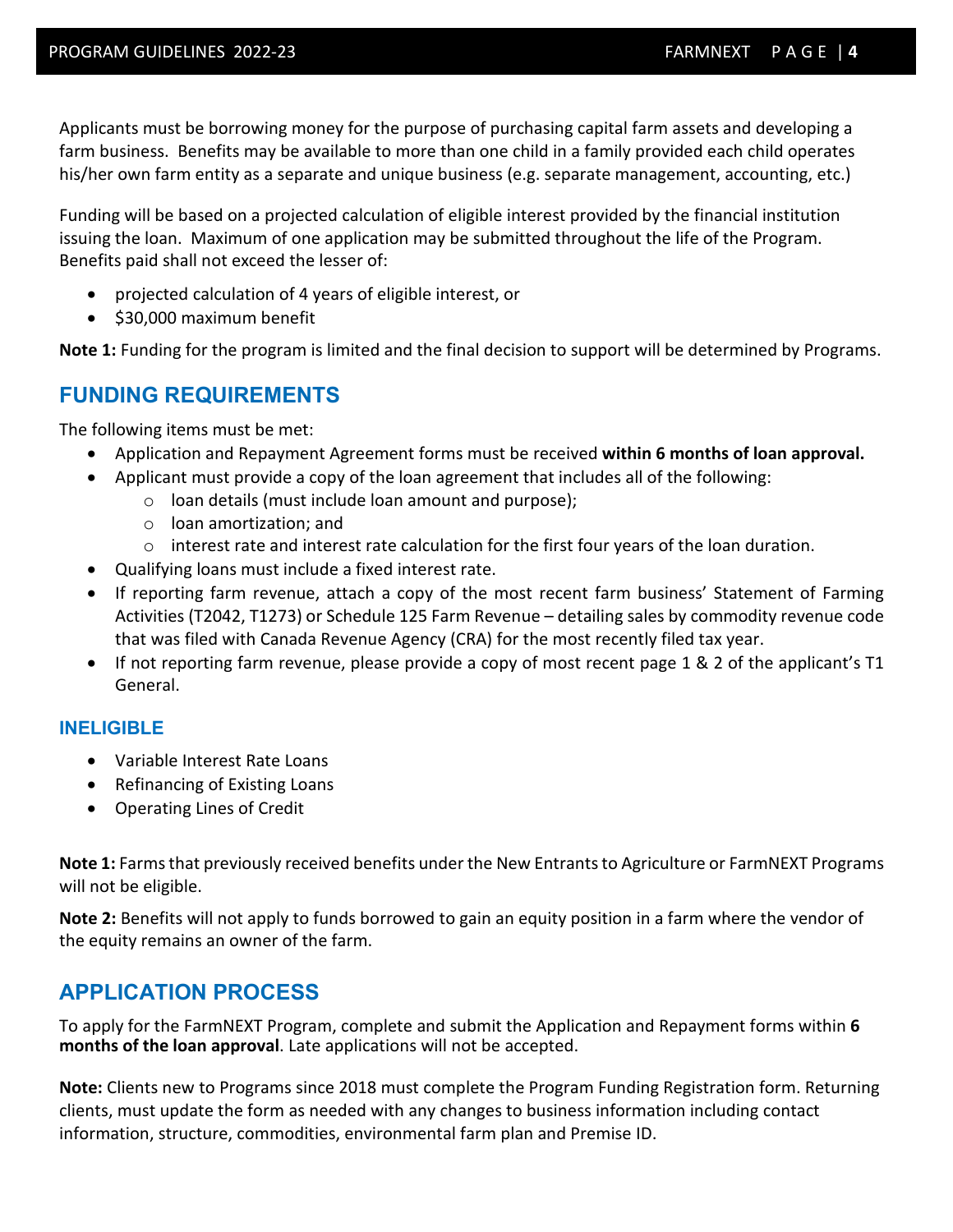| <b>Application Intake</b>       | <b>Activity Period</b>          |
|---------------------------------|---------------------------------|
| April 1, 2022-December 31, 2022 | April 1, 2022-December 31, 2022 |

## **APPROVAL PROCESS**

Applications are assessed based on the information and supporting documentation. If an application requires further assessment or information, Programs staff will follow up with the applicant.

## **REPAYMENT AGREEMENT**

The beginning farmer will be required to repay the amount of benefit received through this program if the farm, farmland or assets relating to the eligible loan are sold, or if the farming operation is discontinued for any reason within a **five-year** period from the date of loan/FarmNEXT approval.

## **AUTHORITY**

The Department shall have the authority to deny an application if there is evidence of misrepresentation of pertinent information, or if the Department believes that an application does not conform to the spirit of the program.

## **EVALUATION AND AUDIT**

Review and evaluation of projects may be carried out by NSDA, Government of Canada or other parties chosen by NSDA for the purpose of audit, analysis, evaluation, program development and determining financial assistance. This review and evaluation process may be conducted prior to project commencement, during work or upon project completion. Applicants may be asked to complete an evaluation survey related to their final claim.

## **CONFIDENTIALITY**

Applicants consent to the release of their name and the amount of support received under the program. This specific information is deemed to be public information, to be actively disseminated by NSDA. NSDA may provide any information from an applicant to another public body or a law-enforcement agency in Canada to assist in an investigation, undertaken with a view to a law-enforcement proceeding or from which a law-enforcement proceeding is likely to result. Any other information provided, unless disclosed in the manner and for the purposes stated above, will be subject to the confidentiality and disclosure provisions of the Freedom of Information and Protection of Privacy (FOIPOP) Act.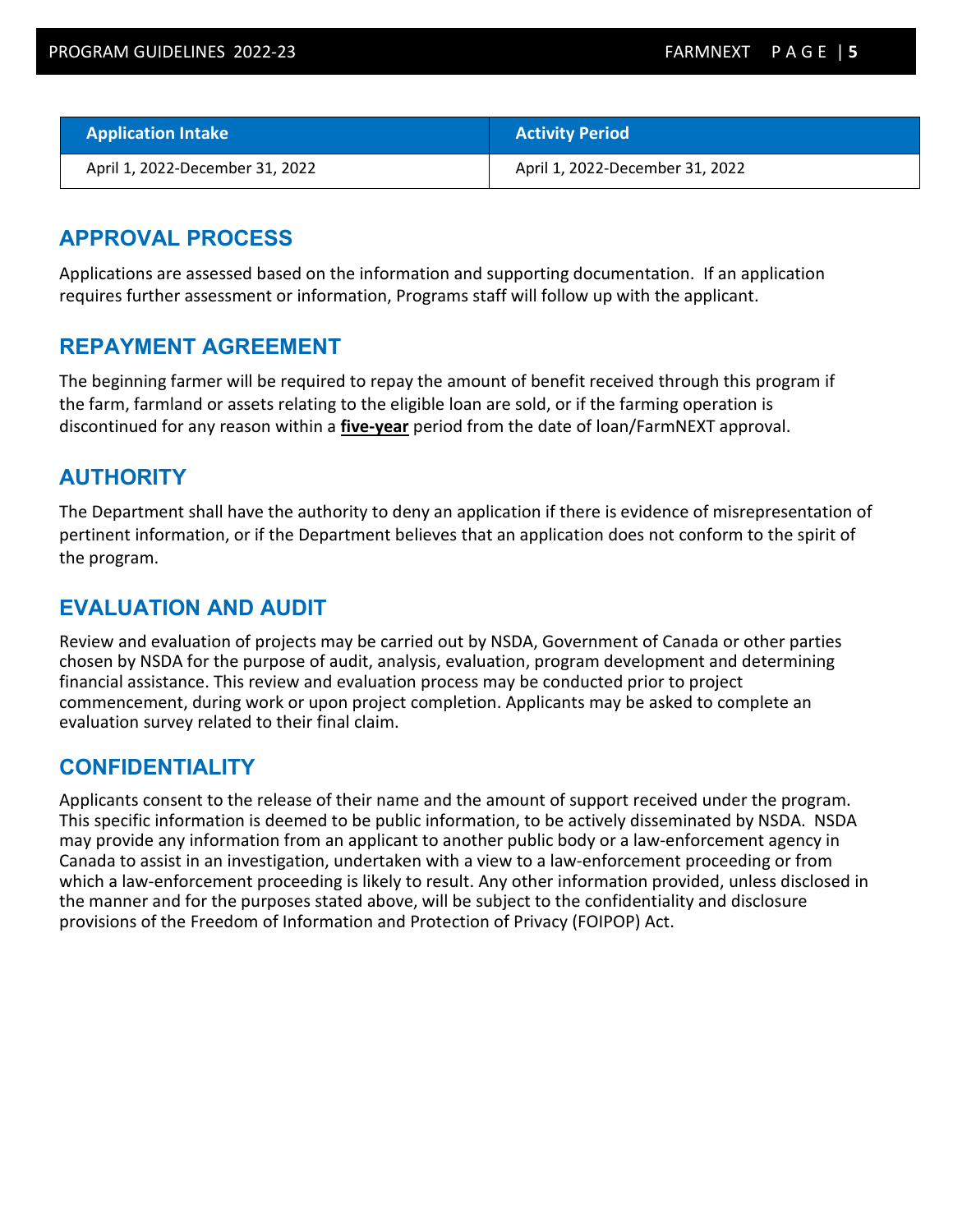# **CONTACT INFORMATION**

Please submit all documents related to the FarmNEXT Program to Programs at the address, email or fax number below. For more information about the Program, please contact Programs or your regional office.

> Programs 74 Research Drive Bible Hill, Nova Scotia B6L 2R2 Fax: 902-893-7579 Email[: prm@novascotia.ca](mailto:prm@novascotia.ca)

| Programs:<br>Telephone: 902-893-6377<br>Toll Free: 1-866-844-4276 |            |              |  |  |
|-------------------------------------------------------------------|------------|--------------|--|--|
|                                                                   | Cornwallis | 902-638-2395 |  |  |
| <b>Western Region Offices</b>                                     | Kentville  | 902-679-6021 |  |  |
|                                                                   | Lunenburg  | 902-634-7575 |  |  |
|                                                                   | Truro      | 902-893-6575 |  |  |
| <b>Eastern Region Offices</b>                                     | Antigonish | 902-863-7180 |  |  |
|                                                                   | Sydney     | 902-563-2000 |  |  |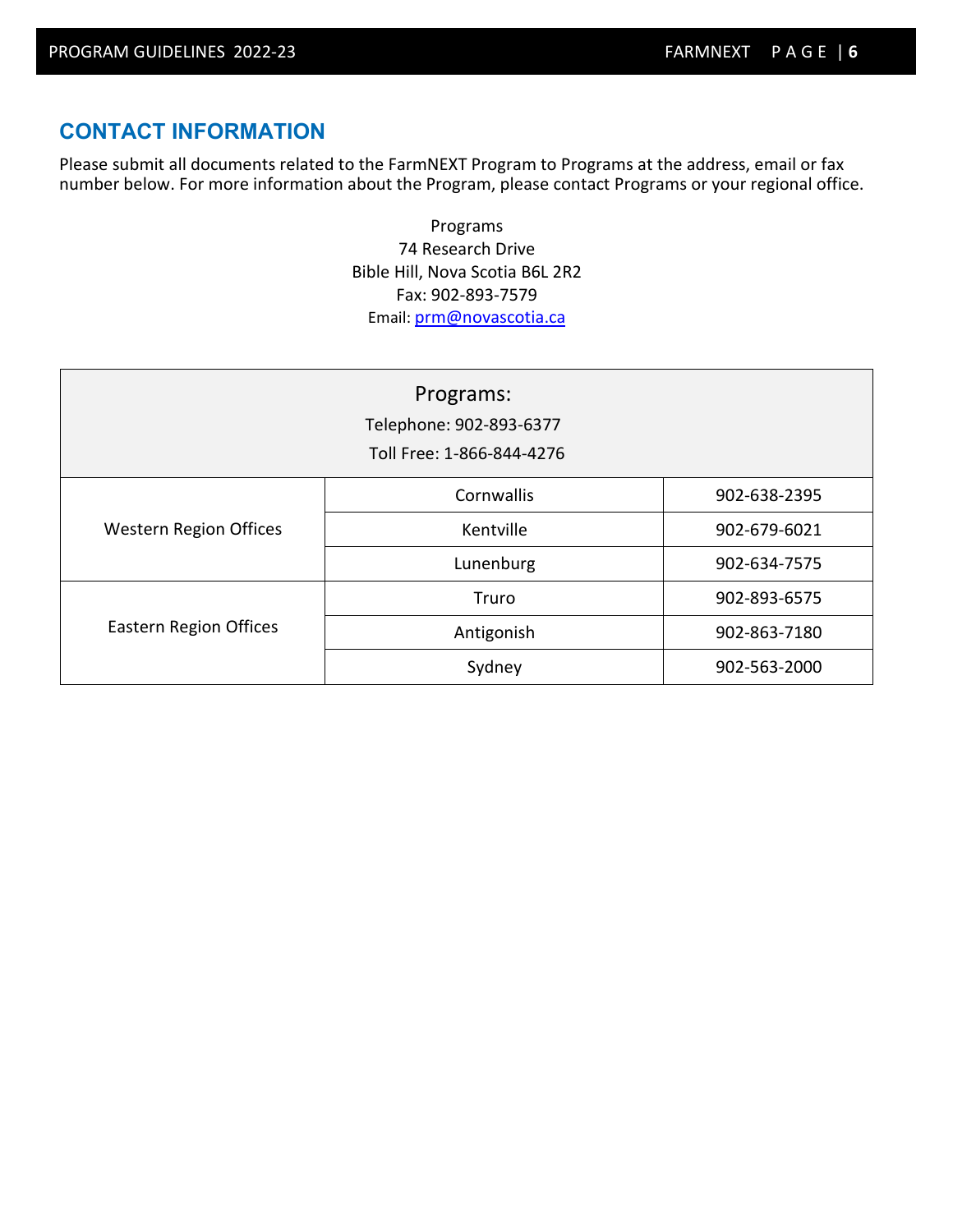# **Appendix A**

## **CATEGORY 1 – Farm Succession**

Beginning Farmer must have at least a 25 percent controlling ownership of the farm which means:

- **1. In the case of a company, the beginning farmer must be the registered and beneficial owner of shares which:**
	- entitles the holder to cast not less than 25 percent of the votes eligible to be cast at an ordinary or annual meeting of shareholders for the election of directors; and
	- carries a residual right to participate in not less than 25 percent of the dividends paid by the company and not less than 25 percent of the assets of the company on the liquidation or winding up of the company and does not limit the holder to a maximum amount of dividends paid or entitle the holder to a minimum amount of dividends paid but such dividend and liquidation entitlement may be subject to the rights of holders of shares having a priority where the priority is commercially reasonable.
- **2. In the case of a partnership, the beginning farmer must be the beneficial owner of an interest in the partnership which:**
	- entitles the beginning farmer to cast not less than 25 percent of the votes attached to all interests in the partnership in making management decisions concerning the business and affairs of the partnership; and
	- entitles the beginning farmer to participate in not less than 25 percent of the profits of the partnership subject to the prior entitlement of other partners to participate in the profits of the partnership to an amount which reflects a reasonable return on the value of their return in the partnership.

#### **3. Beginning farmers who inherit or acquire a farm through a gifted may:**

- be eligible on initial capital development loans within the first two years of farm acquisition.
- **4. Beginning farmers who have acquired partial ownership in commercial farms through a gift or through the purchase if a limited number of shares (less than 25 percent) may:**
	- be eligible for interest benefits on funds borrowed the same basis as a beginning farmer when he/she obtains 25 percent or more controlling ownership.